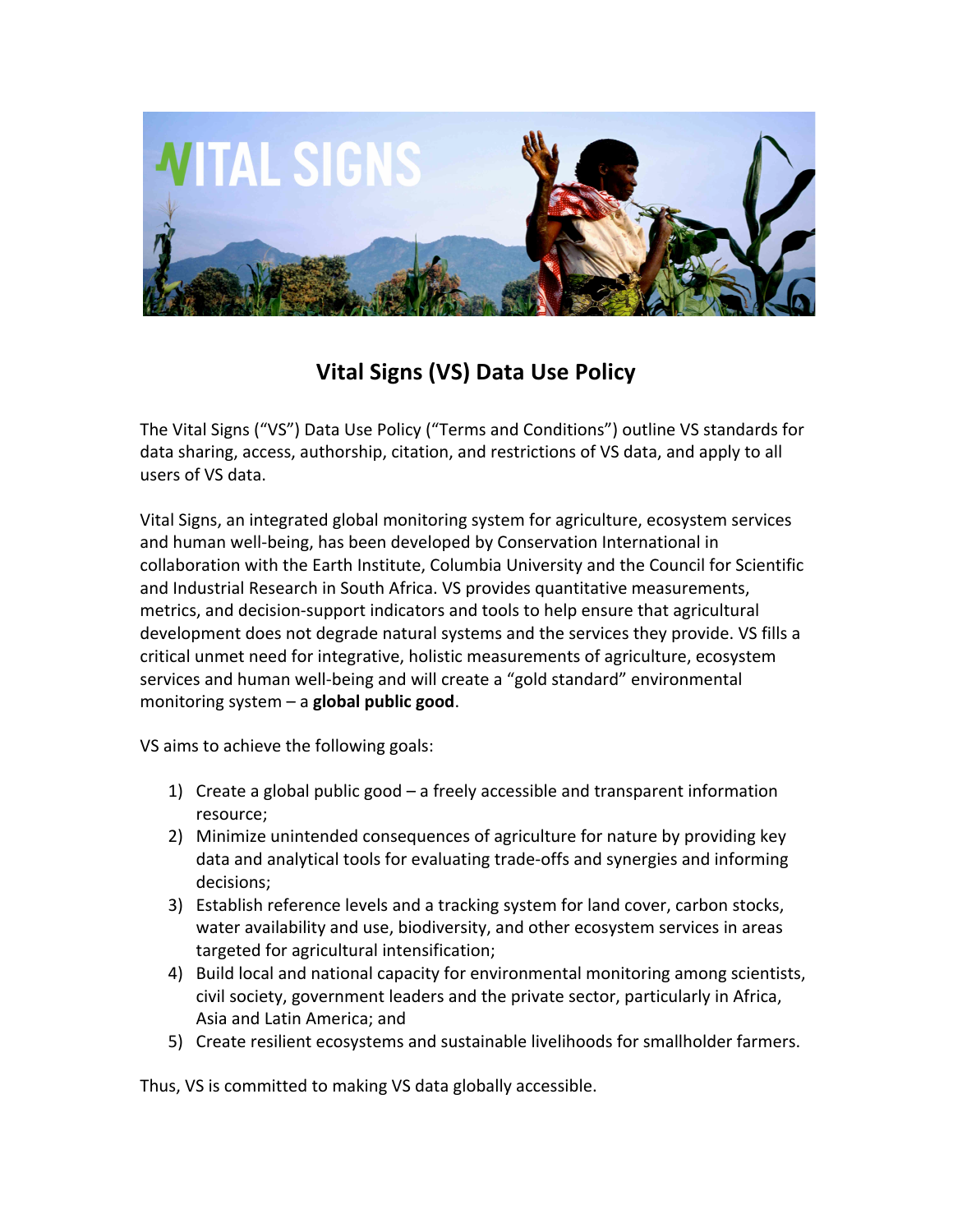### **VS Data Access Requirements**

Access to all VS data is subject to requirements set forth by these Terms and Conditions to enable data providers to track usage, evaluate its impact in the community, and confirm users' acceptance of the Terms and Conditions. The following information is required directly or by proxy prior to the transference of any Data Set:

### **Registration:**

- 1. Name
- 2. Affiliation
- 3. Email Address
- 4. Full Contact Information
- 5. Acceptance of the below Terms and Conditions

6. A Statement of Intended Use that is compliant with the Approved use defined below. Such statements may be submitted explicitly or made implicitly via the data access portal interface.

**IMPORTANT: PLEASE READ CAREFULLY.** Use of the Data Set (defined below) is subject to the Terms and Conditions set forth herein. By downloading, copying, or otherwise using a VS Data Set, the Data User (defined below) agrees to be bound by these Terms and Conditions and enters into a legally binding Agreement with the Data Set Creator ("Agreement"). By refusing to agree to the Terms and Conditions provided herein, the Data User is not authorized to use the Data Set.

# **A. Definitions**

**"Data Set"** - digital data and its metadata provided through the data access portal interface, or through other media, including data and metadata derived from VS monitoring protocols, field observations, collections, laboratory analysis, camera trap images, all written, recorded, graphic, audio, visual, and other materials in any media, whether or not subject to copyright protection, or the post-processing of existing data and identified by a unique identifier issued by VS.

**"Third Party Data Set"** - digital data and its metadata provided through the data access portal interface, or through other media, not derived from VS monitoring protocols, but provided by third party Data Set Creators.

**"Data Set Identifier"** - a unique identifier created by the Data Set Creator to be included with a Data Set for the purpose of tracking and ongoing identification.

**"Data User"** - individual to whom access to this Data Set may be granted, subject to acceptance of these Terms and Conditions by such individual.

"Data Set Creator" - individual or institution that produced the Data Set.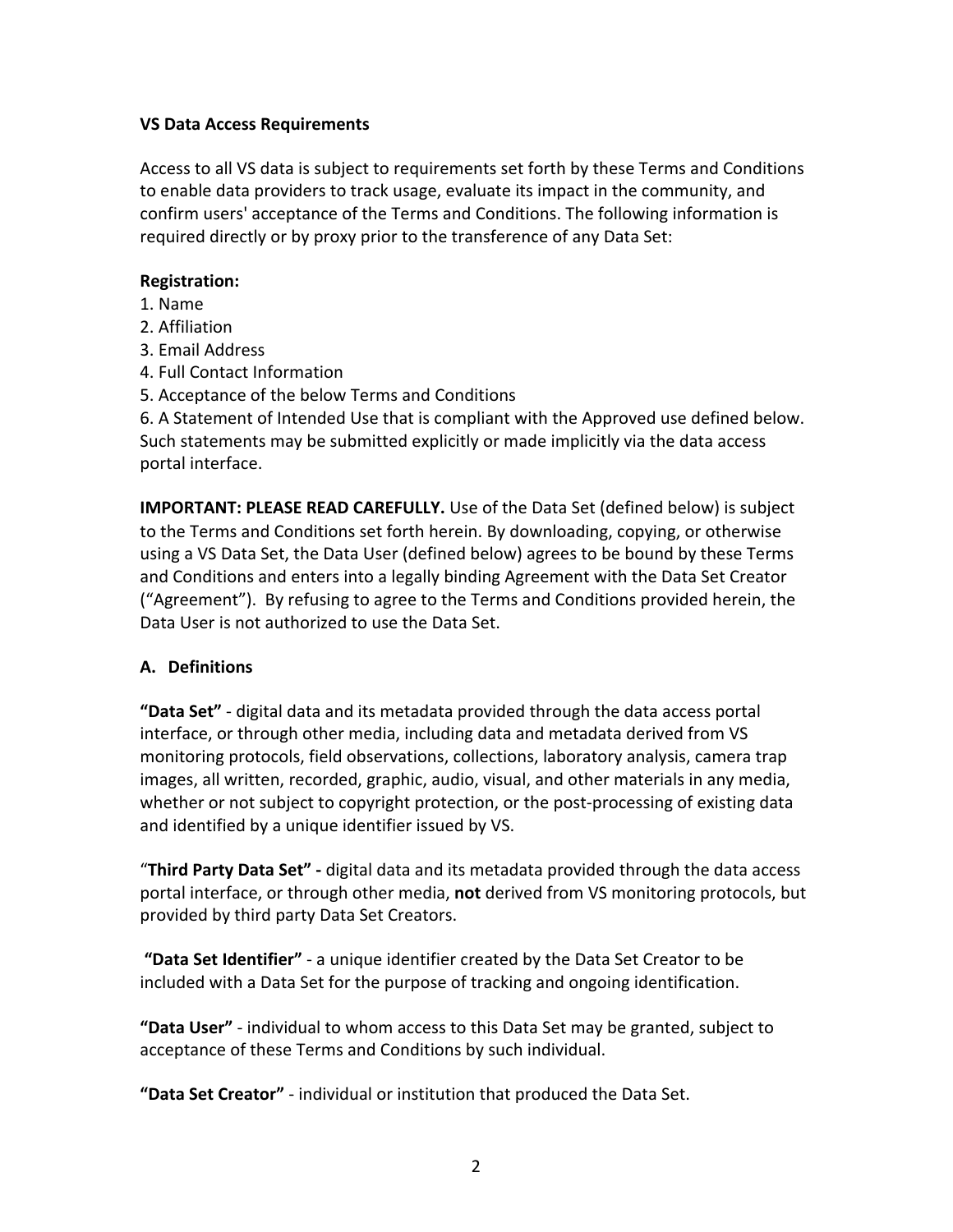**"Data Set Contact"** - party designated in the accompanying metadata of the Data Set as the primary contact for the Data Set.

# **B. Conditions of Use**

1) License. The Data Set Creator hereby grants to the Data User a non-exclusive, royaltyfree license to copy, use, and create derivative works from this Data Set, subject to these Terms and Conditions, and is assignable or sub-licensable only in accordance with the terms set forth herein, including Section B.3) below.

2) *Approved use.* Data Sets and any work or product derived from a Data Set may be used by anyone for uses that further the charitable goals of VS as described above. The Data User is permitted to produce and distribute derived works from this Data Set provided that those derivatives are released under the same license terms as those accompanying this Data Set or another compatible license authorized by VS.

3) *Redistribution*. The Data Set is provided for use by the Data User. The metadata and this license must accompany all copies made and be available to all users of this Data Set. The Data User will not redistribute the original Data Set for purposes other than those permitted under Section B.2).

4) Attribution. The Data Set has been licensed in the spirit of open scientific collaboration. The Data User agrees to offer clear and prominent attribution to the Data Set Creator and to Vital Signs in any derivatives using VS data. VS Data Sets are made immediately available as soon as possible after field collection; however, taxonomic identification and other quality control processes may require several months to complete. Therefore, VS Data Set may undergo periodic revision and it is necessary to track Data Set versions in any derived products. Thus, the Data User agrees to properly cite the Data Set, including the Data Set Identifier, in any publications or in the metadata of any derived data products that are produced using the Data Set. Citation shall take the following general form: *Creator, Year of Data Publication, Title of Data Set, Data Set Identifier*. The Data User agrees to include the following acknowledgment in any publications where the Data Set contributed significantly to its content: "All data in this publication were provided by Vital Signs, an integrated monitoring system for ecosystem services in agricultural landscapes".

5) *Notification*. The Data User will register the citations to all publications and derivative works based on or derived from the Data Set at www.vitalsigns.org or, if the registry is not available, by sending an email message containing the complete citation to info@vitalsigns.org. In addition, the Data User will notify the Data Set Contact when any derivative work or publication based on or derived from the Data Set is distributed. The Data User will provide VS and the Data Set Contact with two reprints of any publications resulting from use of the Data Set and will provide copies, or on-line access to, any derived digital products.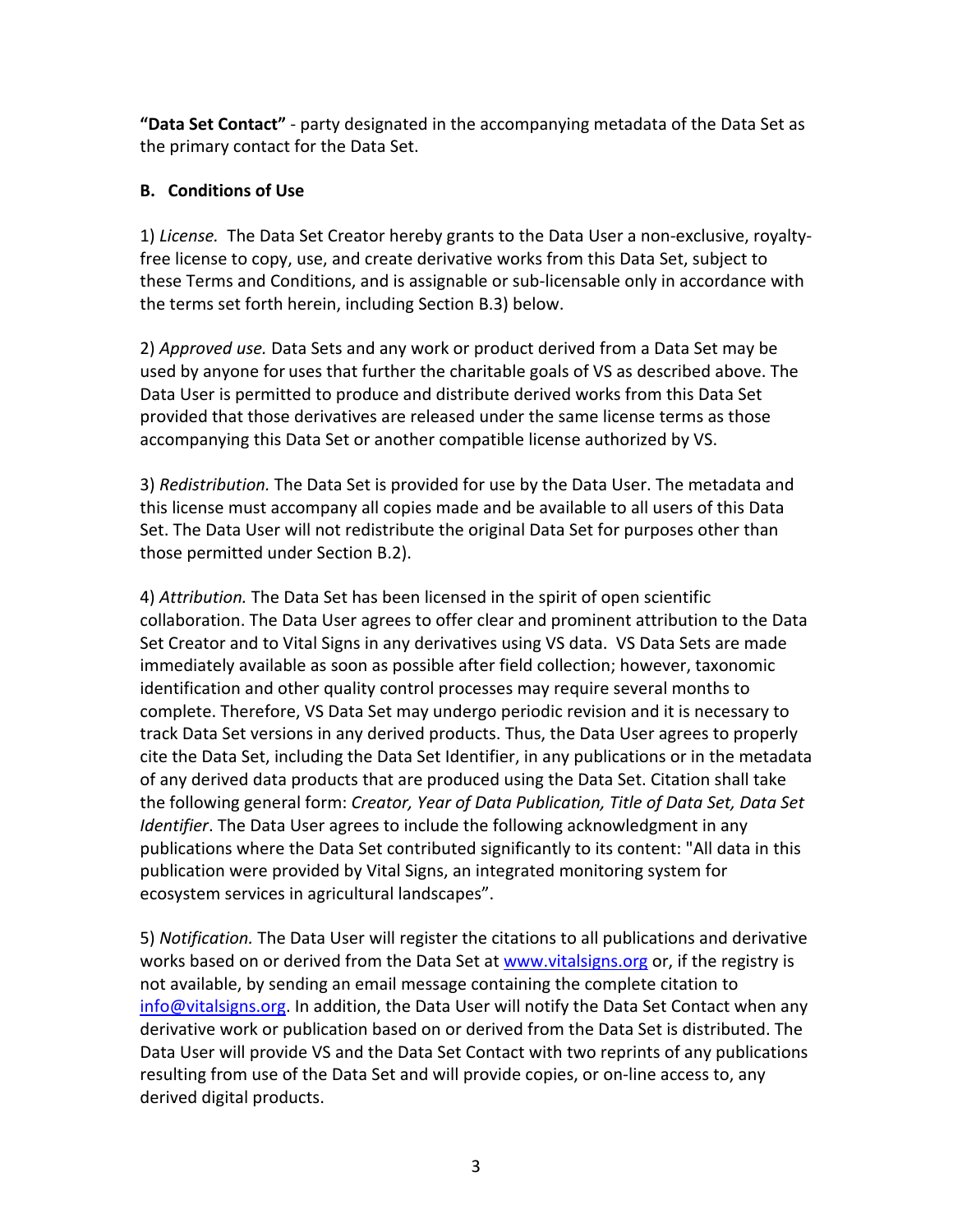6) *Limitation*. The non-exclusive license provided herein is limited solely to the information and data included within the applicable Data Set and shall not extend to any Third Party Data Sets, software, source code, object code or other technology or works of authorship not expressly identified herein as part of the applicable Data Set. All software and Third Party Data Sets downloaded from VS website shall be subject to separate licensing terms that are disclosed with such software and Third Party Data Sets. 

7) *Termination*. By accepting this Data Set, the Data User agrees to abide by these Terms and conditions. Upon the Data User's breach of, or non-compliance with, any of these Terms and Conditions, the License automatically terminates with immediate effect and without notice. The Data User may be held responsible for any misuse that is caused or encouraged by the Data User's failure to abide by the terms of this Agreement.

# **C. Disclaimer**

THE ACCURACY OR COMPLETENESS OF THE CONTENTS OF ANY DATA SET, IN WHOLE OR IN PART, IS NOT GUARANTEED. ALL DATA SETS ARE MADE AVAILABLE "AS IS" WITHOUT WARRANTY OF ANY KIND, INCLUDING THE IMPLIED WARRANTIES OF MERCHANTABILITY OR FITNESS FOR A PARTICULAR PURPOSE. THE DATA USER HOLDS ALL PARTIES INVOLVED IN THE PRODUCTION OR DISTRIBUTION OF THE DATA SET HARMLESS FROM DAMAGES RESULTING FROM ITS USE OR INTERPRETATION INCLUDING ANY CONSEQUENTIAL DAMAGES, PUNITIVE DAMAGES, INDIRECT DAMAGES, SPECIAL DAMAGES OR LOST PROFITS.

# **D. Acknowledgement**

DATA USER ACKNOWLEDGES THAT HE/SHE HAS READ AND UNDERSTANDS THIS AGREEMENT AND AGREES TO BE BOUND BY ITS TERMS. DATA USER FURTHER AGREES THAT THIS AGREEMENT SUPERSEDES ANY PREVIOUS LICENSE, AGREEMENT, OR PROPOSAL, WHETHER WRITTEN OR ORAL, AND ANY OTHER COMMUNICATIONS RELATING TO THE SUBJECT MATTER OF THIS AGREEMENT.

# **E. Miscellaneous**

1) Severability. In the event that any one or more of the provisions contained herein shall, for any reason, be held to be invalid, illegal or unenforceable in any respect, such invalidity, illegality or unenforceability shall not affect any other provisions of this Agreement, but this Agreement shall be construed as if such invalid, illegal or unenforceable provisions had never been contained herein, unless the deletion of such provision or provisions would result in such a material change so as to cause completion of the transactions contemplated herein to be unreasonable.